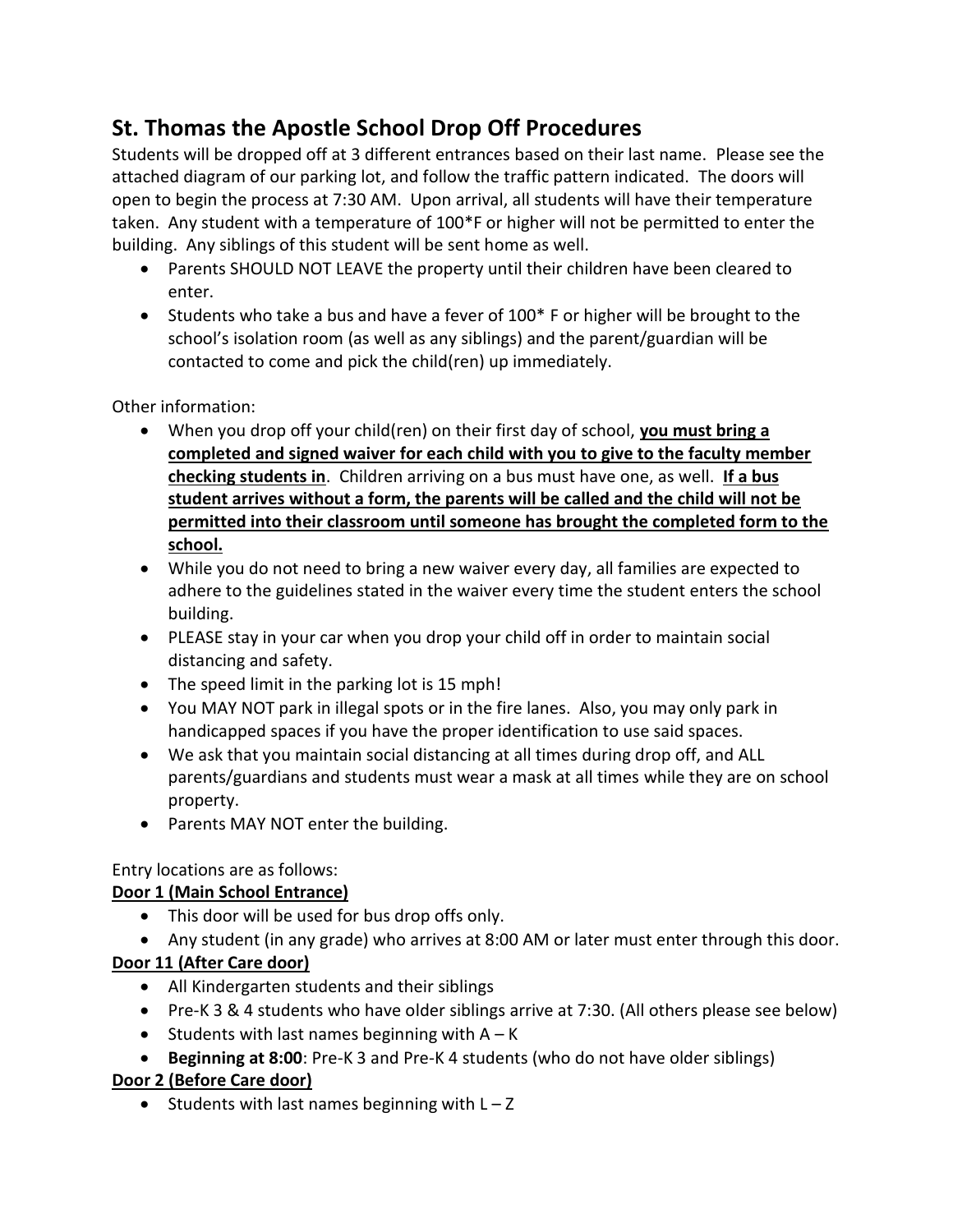# **St. Thomas the Apostle School Pick Up Procedures**

We will be using a staggered dismissal procedure to accommodate social distancing. The students will be released alphabetically through the same doors they used to enter the building. **PLEASE do not get out of your car to meet your student(s) until it is your assigned time.** 

Important Reminders:

- Once your student(s) has exited the building, please proceed directly to your car and leave the parking lot immediately to allow for the rest of the students to leave safely. Please do not congregate in the parking lot.
- The speed limit in the parking lot is 15 mph!
- You MAY NOT park in illegal spots or in the fire lanes. Also, you may only park in handicapped spaces if you have the proper identification to use said spaces.
- We ask that you maintain social distancing at all times during drop off, and ALL parents/guardians and students must wear a mask at all times while they are on school property.
- Parents MAY NOT enter the building.

Dismissal schedule and locations are as follows: **REGULAR 2:00 DISMISSAL**

## **Door 1 (Main Entrance)**

Dismissal for bus students ONLY

## **Door 11 (After Care door)**

- 1:45 PM: Pre-K 3 and Pre-K 4
- 1:55 PM: Kindergarten and all Pre-K & Kdg. Siblings (all last names)
- 2:05 PM: Gr. 1-8 Last names beginning with  $A B$
- $\bullet$  2:10 PM: Gr. 1-8 Last names beginning with  $C D$
- $\bullet$  2:15 PM: Gr. 1-8 Last names beginning with E F
- $\bullet$  2:20 PM: Gr. 1-8 Last names beginning with G-I
- 2:25 PM: Gr. 1-8 Last names beginning with  $J K$

### **Door 2 (Before Care door)**

- 2:00 PM: Gr. 1-8 Last names beginning with L
- 2:05 PM: Gr. 1-8 Last names beginning with M
- $\bullet$  2:10 PM: Gr. 1-8 Last names beginning with N R
- 2:15 PM: Gr. 1-8 Last names beginning with S
- 2:20 PM: Gr. 1-8 Last names beginning with T Z